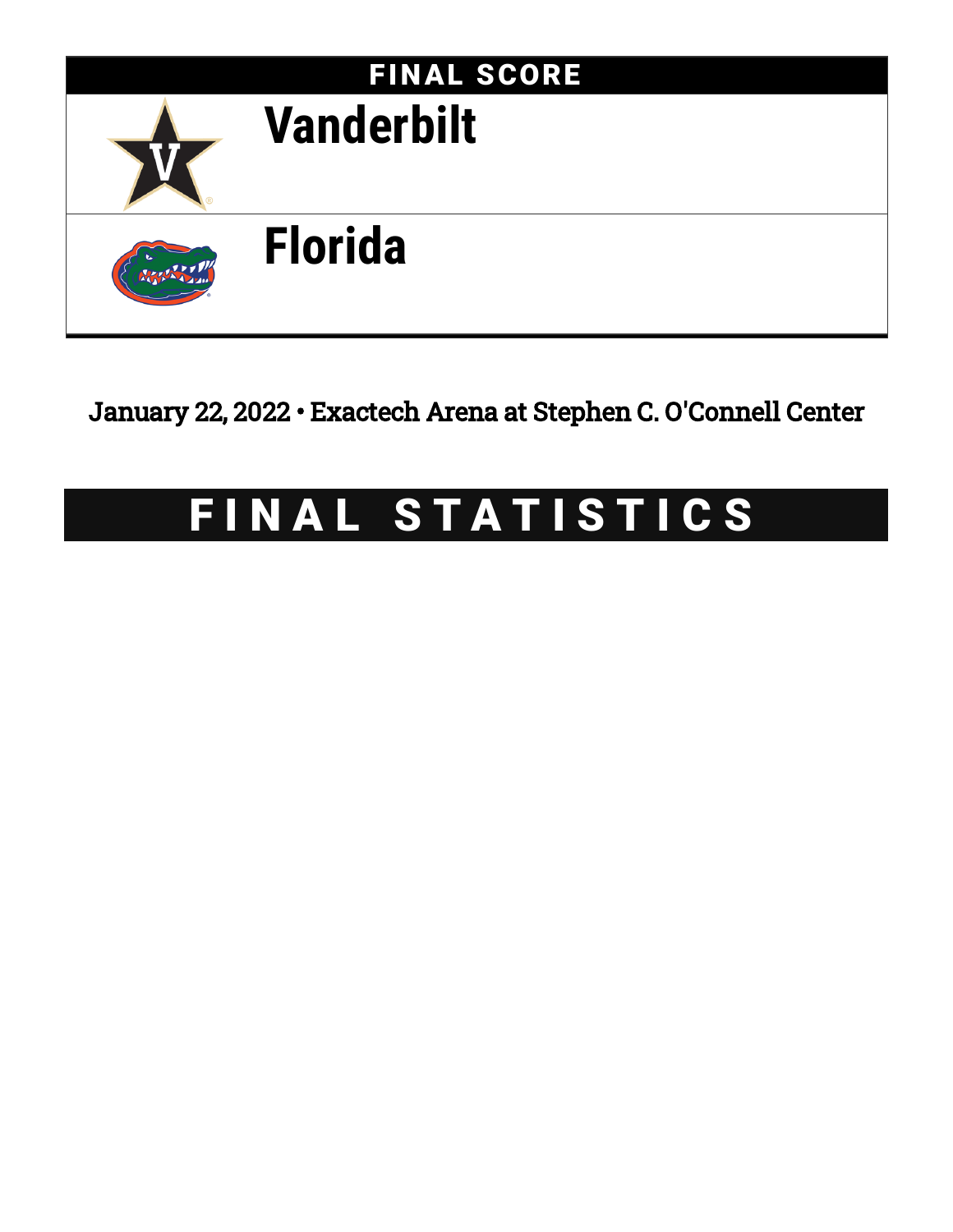### **Official Box Score Vanderbilt vs Florida Game Totals -- Final Statistics January 22, 2022 at Exactech Arena at Stephen C. O'Connell Center**



| <b>Vanderbilt</b><br>Player<br>No.                                                                  |    |     | S   | Pts                               | FG                     | 3FG                               | FT         | 0 <sub>R</sub> | <b>DR</b>                 | TR | <b>PF</b> | A | TO                     | <b>Blk</b> | Stl                    | Min | $+/-$ |
|-----------------------------------------------------------------------------------------------------|----|-----|-----|-----------------------------------|------------------------|-----------------------------------|------------|----------------|---------------------------|----|-----------|---|------------------------|------------|------------------------|-----|-------|
| <b>Shooting By Period</b><br>Period                                                                 | FG | FG% | 3FG |                                   | 3FG%                   | <b>FT</b>                         | FT%        | Last FG: -     | Largest lead: By at       |    |           |   |                        |            |                        |     |       |
| Game                                                                                                | ٠  | 0%  | ٠   |                                   | 0%                     | ٠                                 | 0%         |                | Technical Fouls: None.    |    |           |   |                        |            |                        |     |       |
| <b>Florida</b><br>Player<br>No.                                                                     |    |     | S   | Pts                               | FG                     | 3FG                               | <b>FT</b>  | 0 <sub>R</sub> | DR                        | TR | <b>PF</b> | A | TO                     | <b>Blk</b> | Stl                    | Min | $+/-$ |
| <b>Shooting By Period</b><br>Period                                                                 | FG | FG% | 3FG |                                   | 3FG%                   | <b>FT</b>                         | FT%        | Last FG: -     | Largest lead: By at       |    |           |   |                        |            |                        |     |       |
| Game                                                                                                | ۰  | 0%  | ٠   |                                   | 0%                     | ٠                                 | 0%         |                | Technical Fouls: None.    |    |           |   |                        |            |                        |     |       |
| Game Notes:<br>Officials: Mike Nance, Todd Austin, Rob Rorke<br>Attendance:<br>Start Time: 06:00 PM |    |     |     | <b>Score</b><br>VAN<br><b>FLA</b> |                        |                                   | <b>TOT</b> |                | <b>Points</b><br>Per Poss |    |           |   | <b>VAN</b><br>0<br>0/0 |            | <b>FLA</b><br>0<br>0/0 |     |       |
| Conference Game;                                                                                    |    |     |     |                                   | Game was tied for 0:0. | VAN led for 0:0. FLA led for 0:0. |            |                |                           |    |           |   |                        |            |                        |     |       |

**Game tied**: 0 Lead Changes: 0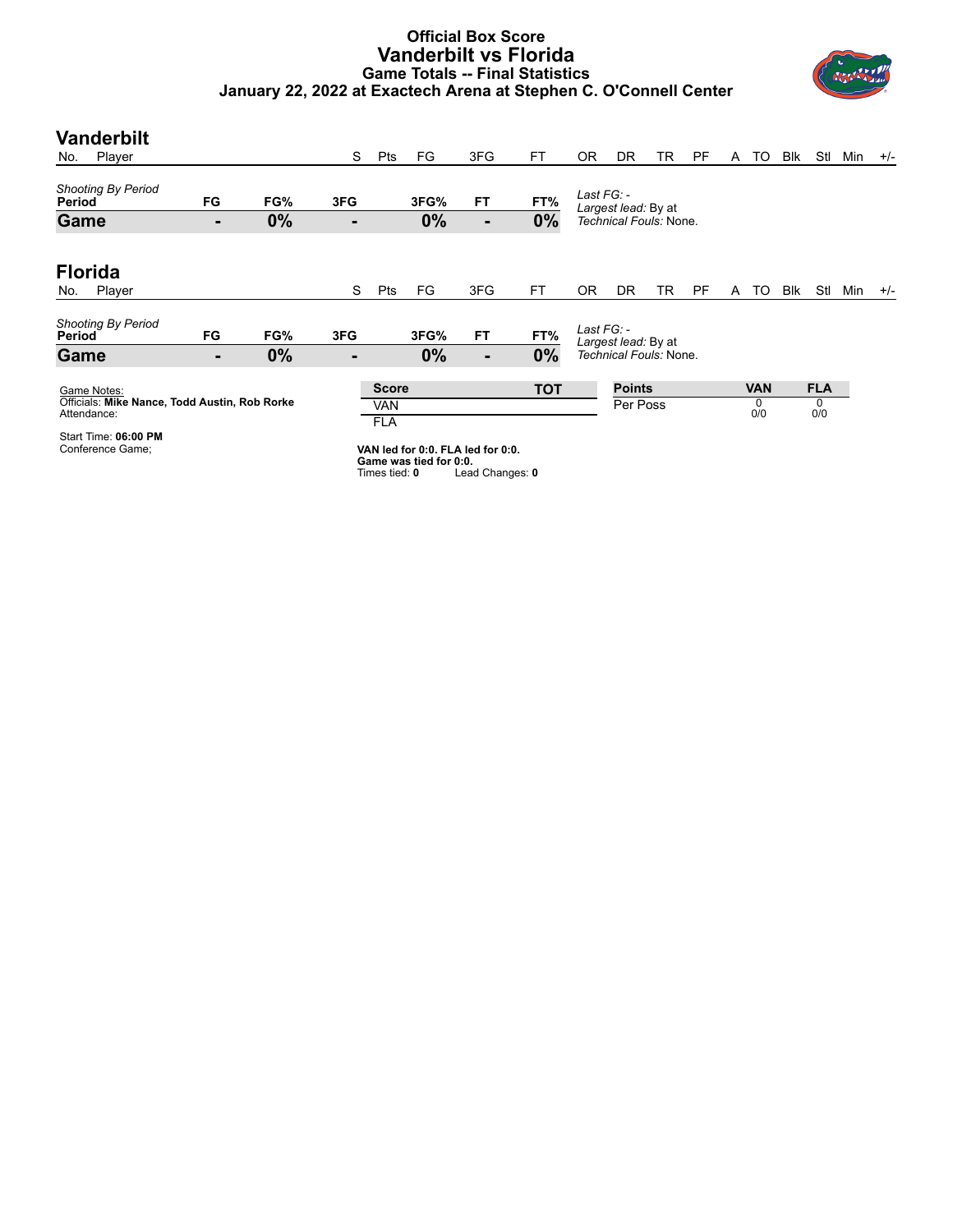#### **Official Box Score Vanderbilt vs Florida First Half Statistics Only January 22, 2022 at Exactech Arena at Stephen C. O'Connell Center**



| <b>Vanderbilt</b>                                            |                          |     |                          |                          |      |                          |            |           |                     |           |                             |   |    |            |            |     |       |
|--------------------------------------------------------------|--------------------------|-----|--------------------------|--------------------------|------|--------------------------|------------|-----------|---------------------|-----------|-----------------------------|---|----|------------|------------|-----|-------|
| Player<br>No.                                                |                          |     | S                        | <b>Pts</b>               | FG   | 3FG                      | <b>FT</b>  | <b>OR</b> | <b>DR</b>           | <b>TR</b> | <b>PF</b>                   | A | TO | <b>Blk</b> | Stl        | Min | $+/-$ |
| <b>Shooting By Period</b><br>Period                          | FG                       | FG% | 3FG                      |                          | 3FG% | <b>FT</b>                | FT%        |           | Last FG Half: VAN - |           |                             |   |    |            |            |     |       |
| Game                                                         |                          | 0%  |                          |                          | 0%   | $\overline{\phantom{0}}$ | 0%         |           |                     |           |                             |   |    |            |            |     |       |
| <b>Florida</b>                                               |                          |     |                          |                          |      |                          |            |           |                     |           |                             |   |    |            |            |     |       |
| Player<br>No.                                                |                          |     | S                        | <b>Pts</b>               | FG   | 3FG                      | <b>FT</b>  | <b>OR</b> | <b>DR</b>           | TR        | <b>PF</b>                   | A | TO | <b>Blk</b> | Stl        | Min | $+/-$ |
| <b>Shooting By Period</b><br>Period                          | FG                       | FG% | 3FG                      |                          | 3FG% | <b>FT</b>                | FT%        |           | Last FG Half: FLA - |           |                             |   |    |            |            |     |       |
| Game                                                         | $\overline{\phantom{a}}$ | 0%  | $\overline{\phantom{0}}$ |                          | 0%   | $\overline{\phantom{a}}$ | 0%         |           |                     |           |                             |   |    |            |            |     |       |
| Game Notes:                                                  |                          |     |                          | <b>Score</b>             |      |                          | <b>TOT</b> |           |                     |           | <b>Points (This Period)</b> |   |    | <b>VAN</b> | <b>FLA</b> |     |       |
| Officials: Mike Nance, Todd Austin, Rob Rorke<br>Attendance: |                          |     |                          | <b>VAN</b><br><b>FLA</b> |      |                          |            |           | Per Poss            |           |                             |   |    | 0<br>0/0   | 0<br>0/0   |     |       |
| Start Time: 06:00 PM                                         |                          |     |                          |                          |      |                          |            |           |                     |           |                             |   |    |            |            |     |       |

Start Time: **06:00 PM** Conference Game;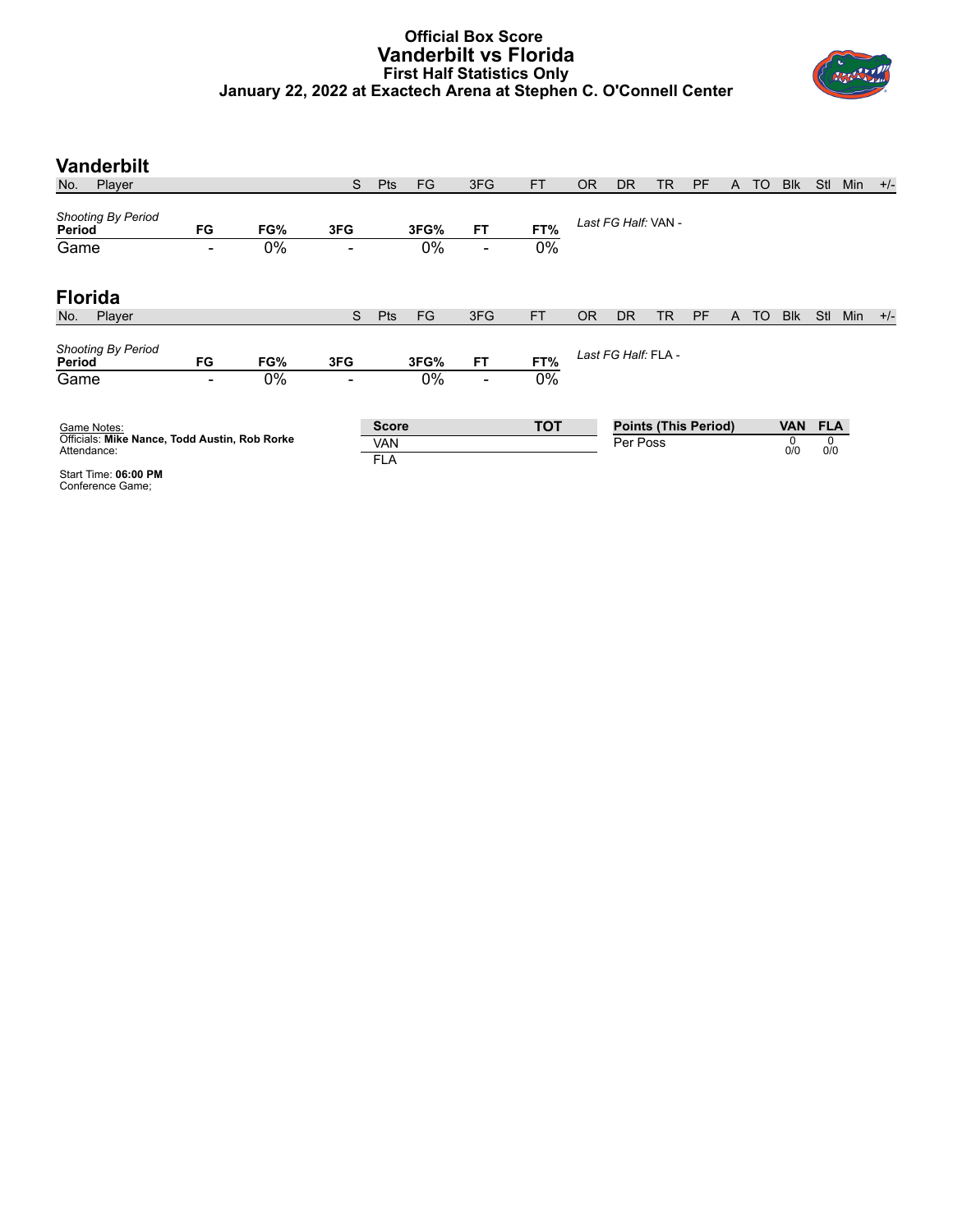# **Official Play-By-Play Vanderbilt vs Florida First Half January 22, 2022 at Exactech Arena at Stephen C. O'Connell Center**



**Period 1**

<mark>Starters:</mark><br>Vanderbilt: 2 PIPPEN JR.,SCOTTY (G); 4 WRIGHT,JORDAN (G); 10 STUTE,MYLES (F); 33 WEIKERT,DREW (G); 42 MILLORA-BROWN,QUENTIN (F);<br>**Florida**: 4 DURUJI,ANTHONY (F); 14 REEVES,KOWACIE (G); 23 MCKISSIC,BRANDON (G);

| <b>Time</b> | Vanderbilt<br><b>VISITORS:</b> | <b>Margin</b><br>Score              | <b>HOME: Florida</b> |
|-------------|--------------------------------|-------------------------------------|----------------------|
|             |                                | <b>Vandorhilt</b><br><b>Elorida</b> |                      |

**Vanderbilt , Florida**

**Points (This Period) VAN FLA** Per Poss  $\begin{matrix} 0 \\ 0/0 \end{matrix}$ 0 0/0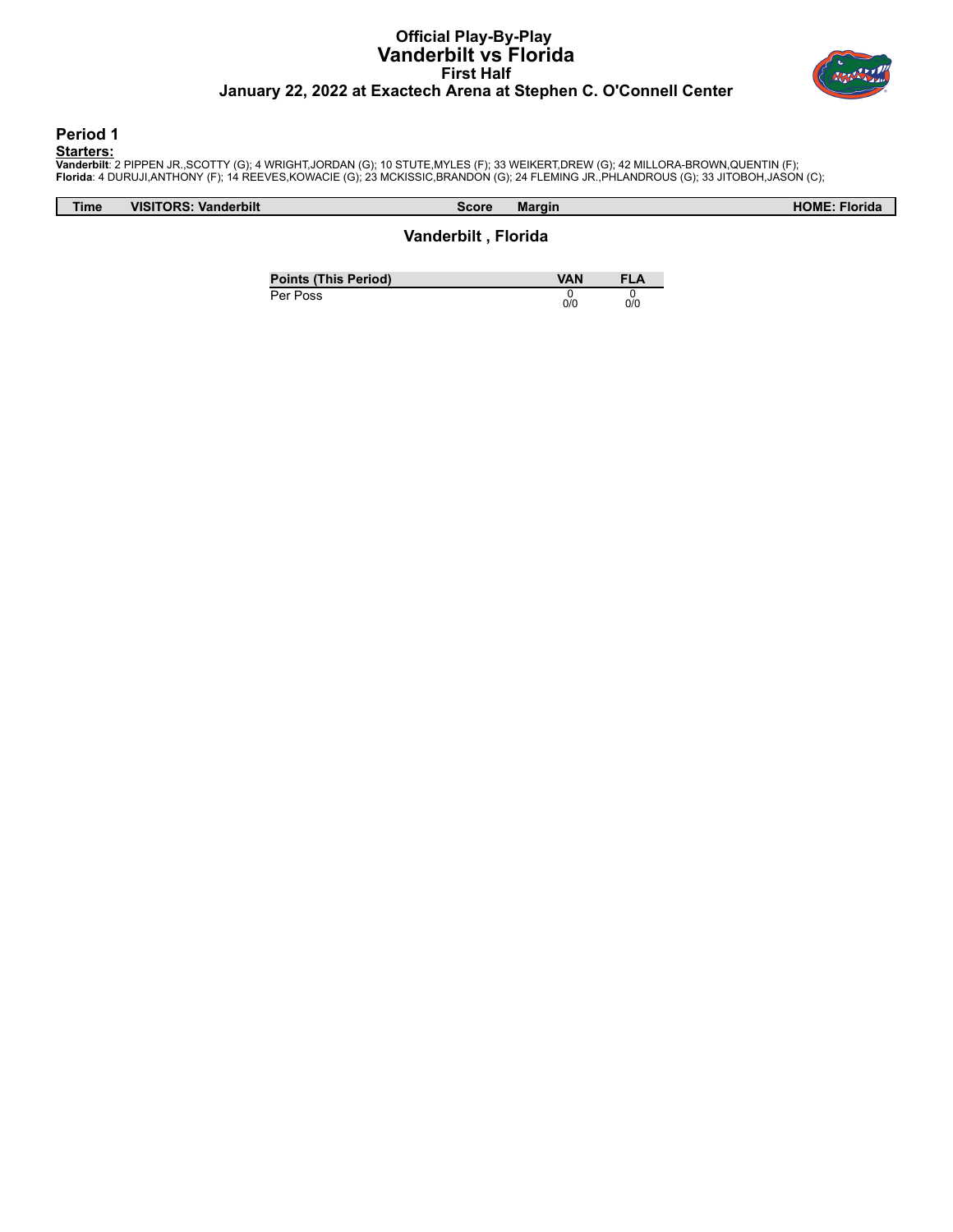# **Official Box Score Vanderbilt vs Florida Second Half Statistics Only January 22, 2022 at Exactech Arena at Stephen C. O'Connell Center**



| <b>Vanderbilt</b>                                            |      |     |                          |                          |      |                          |            |           |                     |    |                             |   |           |            |            |     |       |
|--------------------------------------------------------------|------|-----|--------------------------|--------------------------|------|--------------------------|------------|-----------|---------------------|----|-----------------------------|---|-----------|------------|------------|-----|-------|
| Player<br>No.                                                |      |     | S                        | <b>Pts</b>               | FG   | 3FG                      | <b>FT</b>  | <b>OR</b> | <b>DR</b>           | TR | <b>PF</b>                   | A | TO        | <b>Blk</b> | <b>Stl</b> | Min | $+/-$ |
| <b>Shooting By Period</b><br>Period                          | FG   | FG% | 3FG                      |                          | 3FG% | <b>FT</b>                | FT%        |           | Last FG Half: VAN - |    |                             |   |           |            |            |     |       |
| Game                                                         | -    | 0%  | ۰                        |                          | 0%   | $\overline{\phantom{a}}$ | 0%         |           |                     |    |                             |   |           |            |            |     |       |
| <b>Florida</b>                                               |      |     |                          |                          |      |                          |            |           |                     |    |                             |   |           |            |            |     |       |
| Player<br>No.                                                |      |     | S                        | <b>Pts</b>               | FG   | 3FG                      | <b>FT</b>  | <b>OR</b> | <b>DR</b>           | TR | PF                          | A | <b>TO</b> | <b>Blk</b> | Stl        | Min | $+/-$ |
| <b>Shooting By Period</b><br>Period                          | FG   | FG% | 3FG                      |                          | 3FG% | <b>FT</b>                | FT%        |           | Last FG Half: FLA - |    |                             |   |           |            |            |     |       |
| Game                                                         | $\,$ | 0%  | $\overline{\phantom{0}}$ |                          | 0%   | $\overline{\phantom{a}}$ | 0%         |           |                     |    |                             |   |           |            |            |     |       |
| Game Notes:                                                  |      |     |                          | <b>Score</b>             |      |                          | <b>TOT</b> |           |                     |    | <b>Points (This Period)</b> |   |           | <b>VAN</b> | <b>FLA</b> |     |       |
| Officials: Mike Nance, Todd Austin, Rob Rorke<br>Attendance: |      |     |                          | <b>VAN</b><br><b>FLA</b> |      |                          |            |           | Per Poss            |    |                             |   |           | 0<br>0/0   | 0<br>0/0   |     |       |
| Start Time: 06:00 PM                                         |      |     |                          |                          |      |                          |            |           |                     |    |                             |   |           |            |            |     |       |

Start Time: **06:00 PM** Conference Game;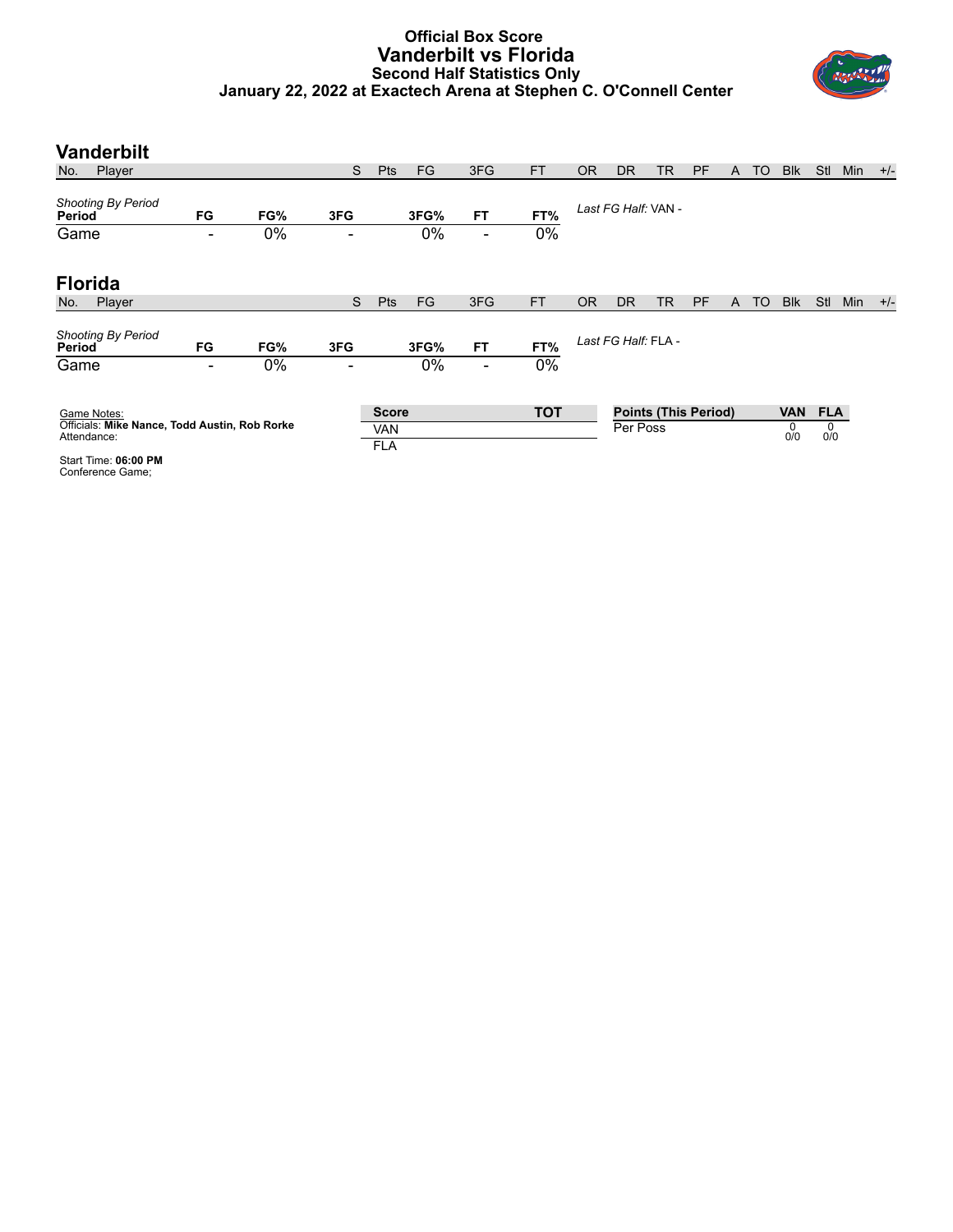# **Official Play-By-Play Vanderbilt vs Florida Second Half January 22, 2022 at Exactech Arena at Stephen C. O'Connell Center**



**Period 2**

<mark>Starters:</mark><br>Vanderbilt: 2 PIPPEN JR.,SCOTTY (G); 4 WRIGHT,JORDAN (G); 10 STUTE,MYLES (F); 33 WEIKERT,DREW (G); 42 MILLORA-BROWN,QUENTIN (F);<br>**Florida**: 4 DURUJI,ANTHONY (F); 14 REEVES,KOWACIE (G); 23 MCKISSIC,BRANDON (G);

| <b>Time</b> | <b>Vanderbilt</b> | Score         | <b>HOME</b>    |
|-------------|-------------------|---------------|----------------|
|             | <b>VISITORS</b>   | <b>Margin</b> | <b>Florida</b> |
|             |                   |               |                |

# **Vanderbilt NaN, Florida NaN**

| <b>Points (This Period)</b> | VAN | FLA |
|-----------------------------|-----|-----|
| Per Poss                    | 0/0 | 0/0 |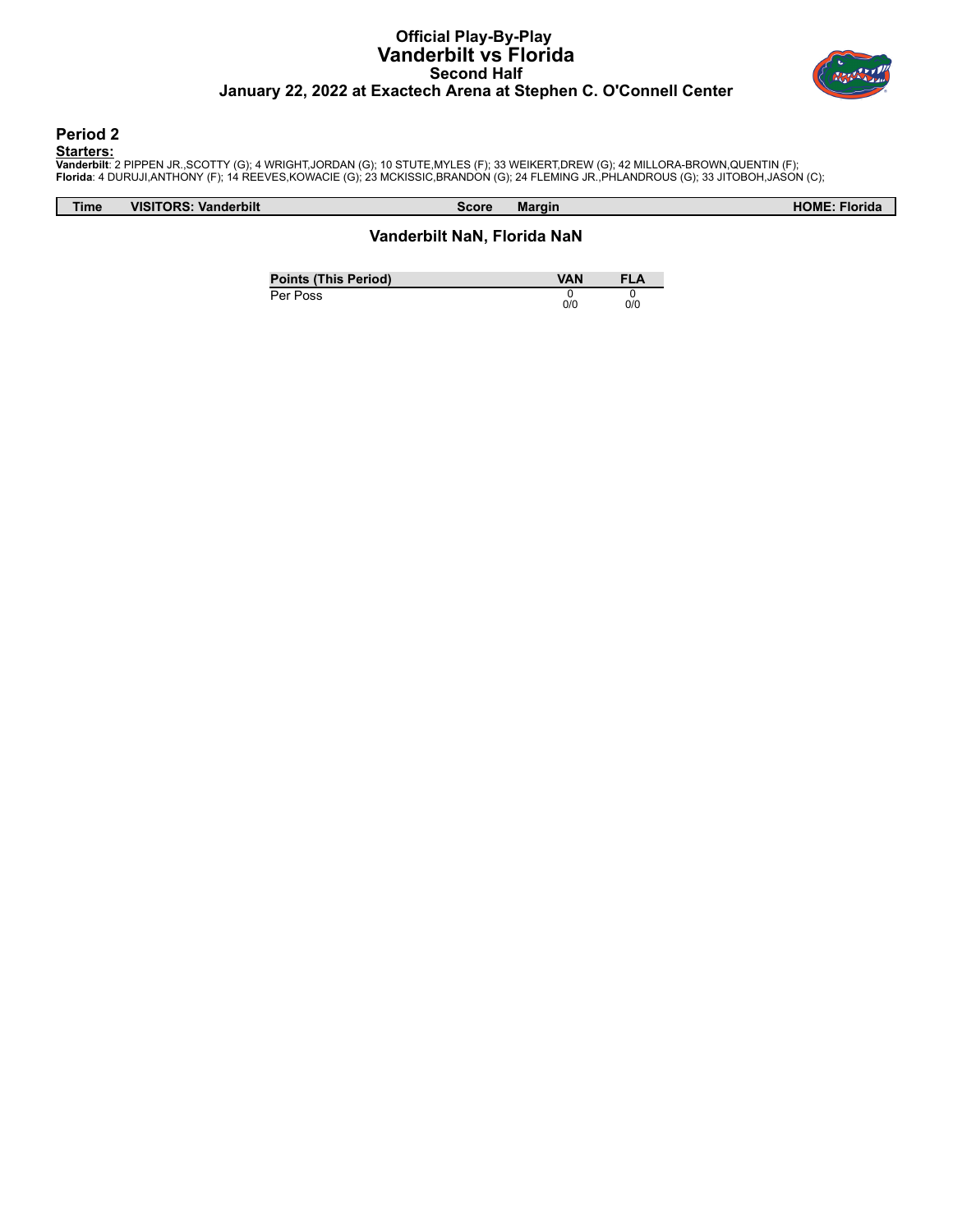#### **Official Substitutions Log Vanderbilt vs Florida Period 1 January 22, 2022 at Exactech Arena at Stephen C. O'Connell Center**



| <b>VISITORS: Vanderbilt</b> | Time | <b>Score</b> | <b>HOME: Florida</b>      |
|-----------------------------|------|--------------|---------------------------|
| 2 PIPPEN JRSCOTTY           |      |              | 4 DURUJI, ANTHONY         |
| 4 WRIGHT.JORDAN             |      |              | 14 REEVES.KOWACIE         |
| 10 STUTE MYLES              |      |              | 23 MCKISSIC.BRANDON       |
| 33 WEIKERT.DREW             |      |              | 24 FLEMING JR.,PHLANDROUS |
| 42 MILLORA-BROWN.QUENTIN    |      |              | 33 JITOBOH.JASON          |

**Vanderbilt , Florida**